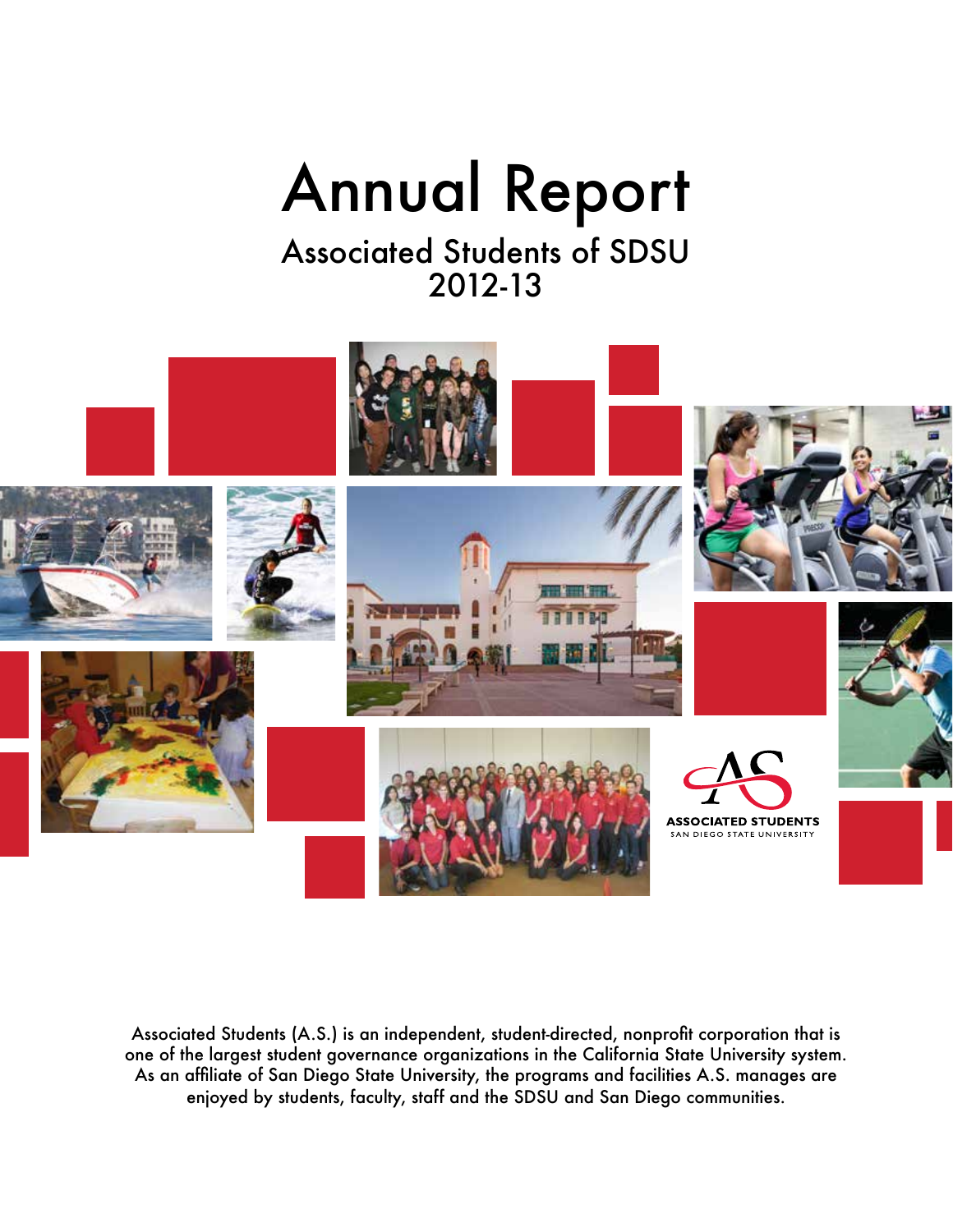| Creative and Research Endeavors  11 |
|-------------------------------------|
|                                     |
|                                     |
| <b>Financials</b>                   |
| 16                                  |
|                                     |
|                                     |

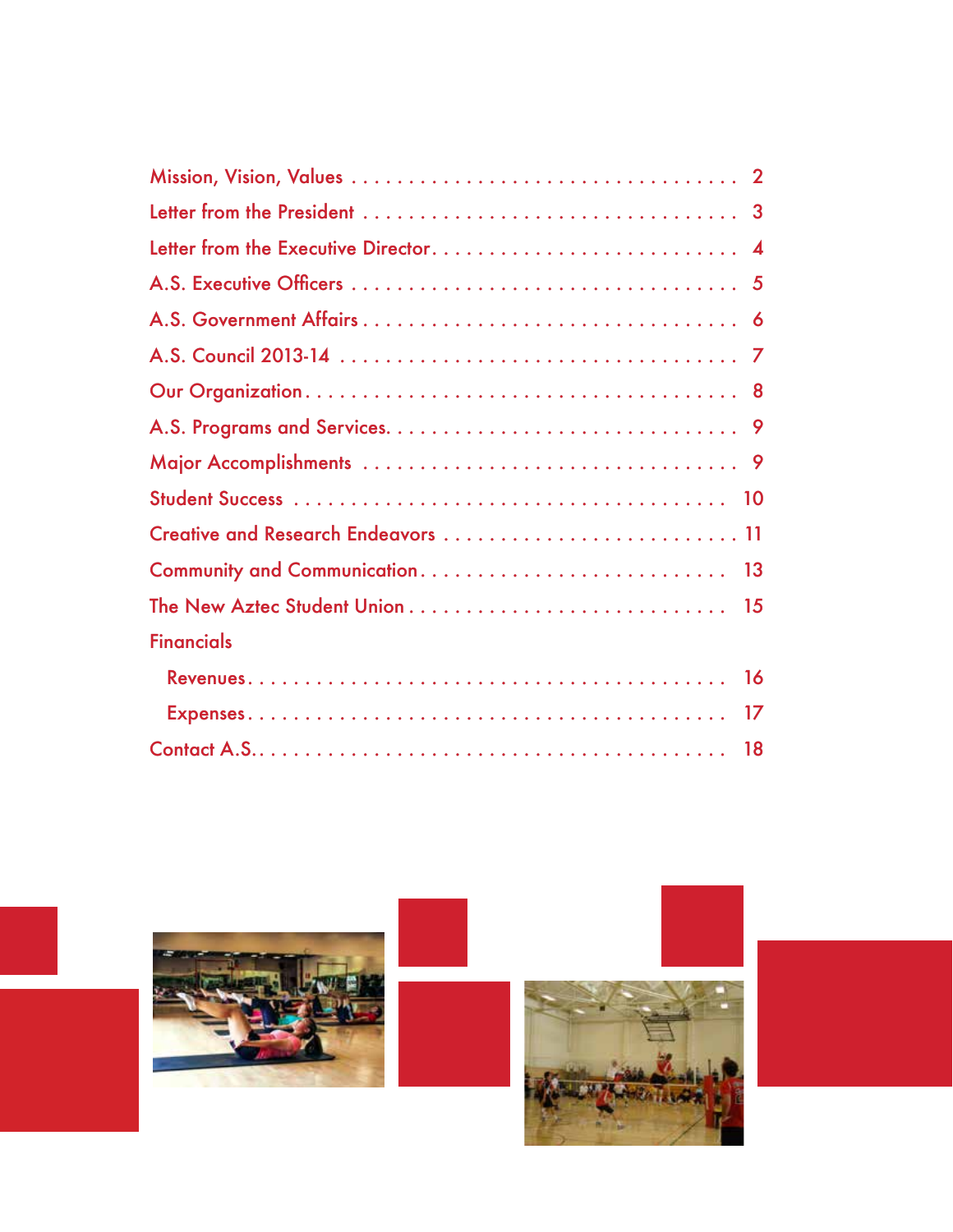# Mission, Vision, Values

### MISSION STATEMENT

To support the mission of San Diego State University, we the Associated Students, create, promote and fund social, recreational, cultural and educational programs and facilities both on campus and in the community, advocate for student interests, provide leadership opportunities and participate in shared governance.

### VISION

A.S. of SDSU is a unifying and empowering student-directed organization dedicated to serving and involving students at SDSU by enhancing the college experience that leads to a higher quality of life now and in the future.

### VALUES

A.S. of SDSU values efforts by and on behalf of students that promote the following ideals:

- Professional Development
- Campus Community
- Communication
- Advocacy
- Shared Governance
- Service
- Diversity
- Sustainability



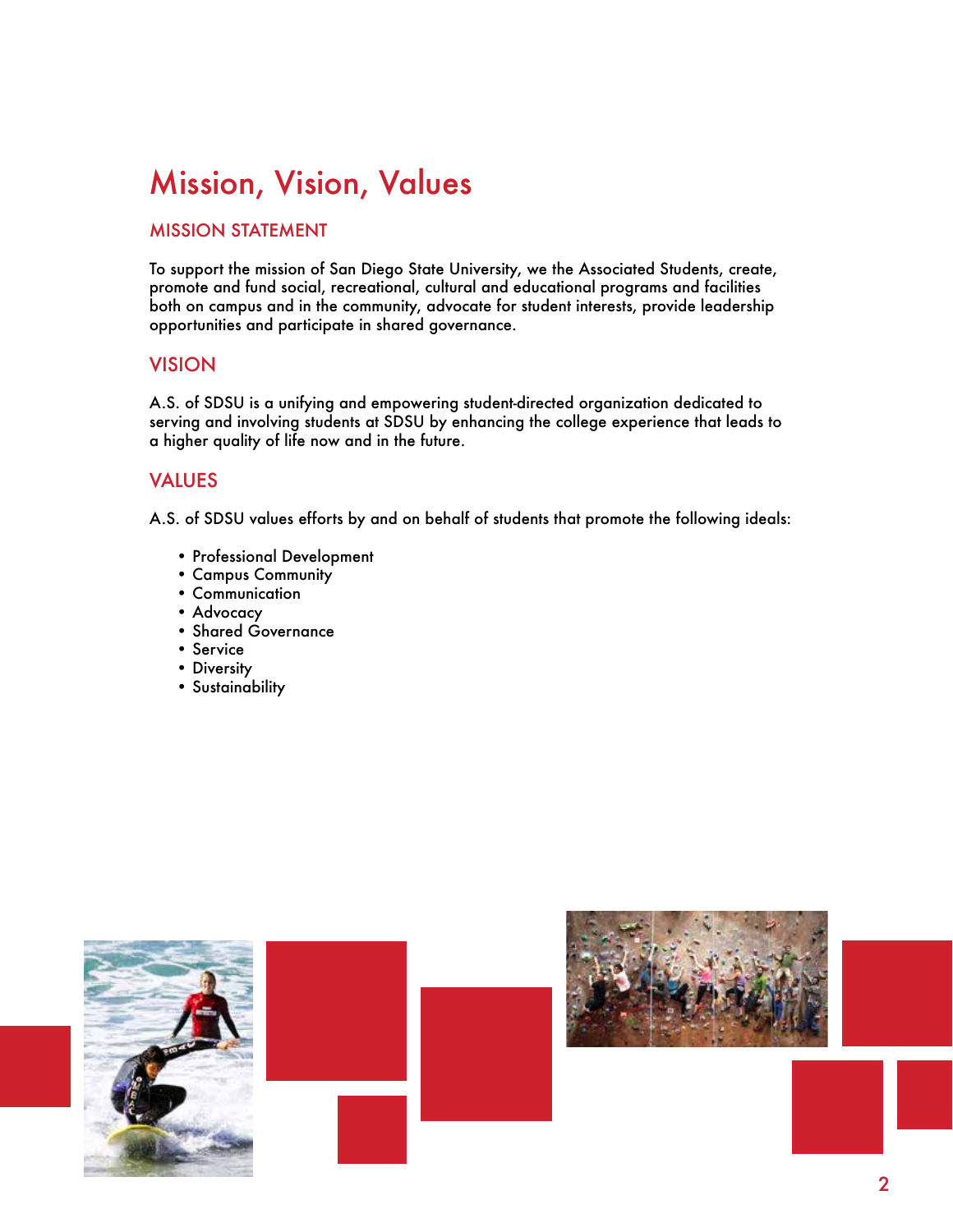### Letter from the President

Because of the foundation that was laid in the 2012- 2013 academic year, this current year is filled with a great deal of opportunity and I am excited to be a part of the discussions and planning. Shared governance is thriving at SDSU and this is evident in the work being done on the University strategic plan entitled "Building on Excellence." There are sixteen taskforces working on specific topics with the goal of strengthening student success, research and creative endeavors and community and communication. In each of these groups, there are students, faculty, staff and administrators working together. This is shared governance in action. I look forward to all the ideas and plans that come from these collaborations.

This past year's A.S. elections were the first that reflected the new A.S. government structure. From all accounts, it was a successful launch. We had a high number of candidates and a new voter turnout record from at least the past thirty years was set. Students who did not get elected but still wanted to serve, had an opportunity to apply after elections, for the appointed seats on the newly formed A.S. Board of



**Josh Morse** A.S. President

Directors and A.S. Judicial Affairs Council. This has proven to be beneficial for all involved and has led to a strong and knowledgeable leadership and A.S. and the SDSU community are the beneficiaries.

It is a great time to be an Aztec. There is lots to look forward to, much to celebrate and new opportunities continue to present themselves. I feel very fortunate to be President during such a historic year. I am grateful to and humbled by the student leaders that came before me. They have blazed a path and they have left A.S. and SDSU a better place for it. Many of my mentors worked hard to make the Aztec Student Union a reality and I look forward to welcoming you to the new centerpiece on campus this spring.

Go Aztecs!

1orœ

**Josh Morse**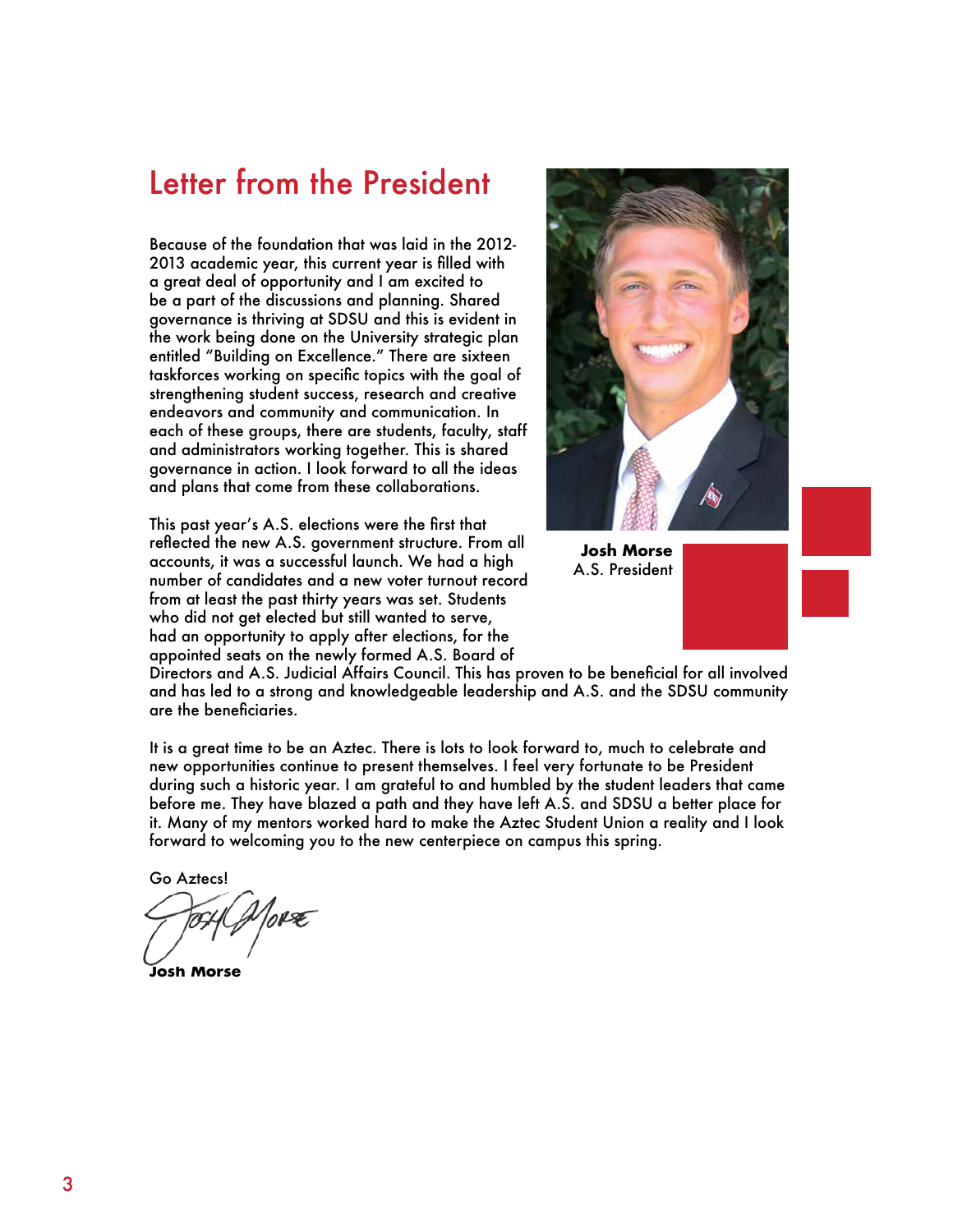### Letter from the Executive Director

It is an honor to be sharing the first annual report as Executive Director of Associated Students. The 2012-2013 academic year was one of change. Dan R. Cornthwaite, the AS Executive Director of thirty years, and two university vice presidents, Dr. James R. Kitchen, Vice President for Student Affairs and Sally Roush, Vice President for Business and Financial Affairs, all retired. The California State University system welcomed a new Chancellor, Dr. Timothy P. White. Additionally, A.S. restructured its government. As to be expected of an organization that has thrived and been cutting edge for the past 81 years, A.S. excels amidst change. We continue to build relationships and look for ways to be more sustainable and resourceful. We also provide a real world, positive environment for student leaders to truly flourish. A.S. gives a voice to the concerns of all students, who A.S. leaders



**Christina Brown** A.S. Executive Director

were elected to represent. I enjoy watching students lead and utilize shared governance to strengthen SDSU. For all of those reasons, A.S. at SDSU is one of the leading studentdirected auxiliary organizations in the nation.

There is no greater symbol of forward thinking student leadership than the Conrad Prebys Aztec Student Union, the 206,000 square foot, first LEED (Leadership in Energy and Environmental Design) – Platinum student union project in the United States, that is designed to be the living room of the campus. It will serve an important role in student success here at SDSU. It will offer an array of programming opportunities but what I am looking forward to the most is the Aztec community having a gathering place, a comfortable spot to discuss and exchange ideas. We do not even know what new great opportunities will be born from the new union.

A.S. is committed to strengthening the mission of SDSU through its programs, services and facilities. Thank you for taking the time to look back on the past year's accomplishments, as we continue to build upon them in the year ahead.

Go Aztecs!

**Christina Brown**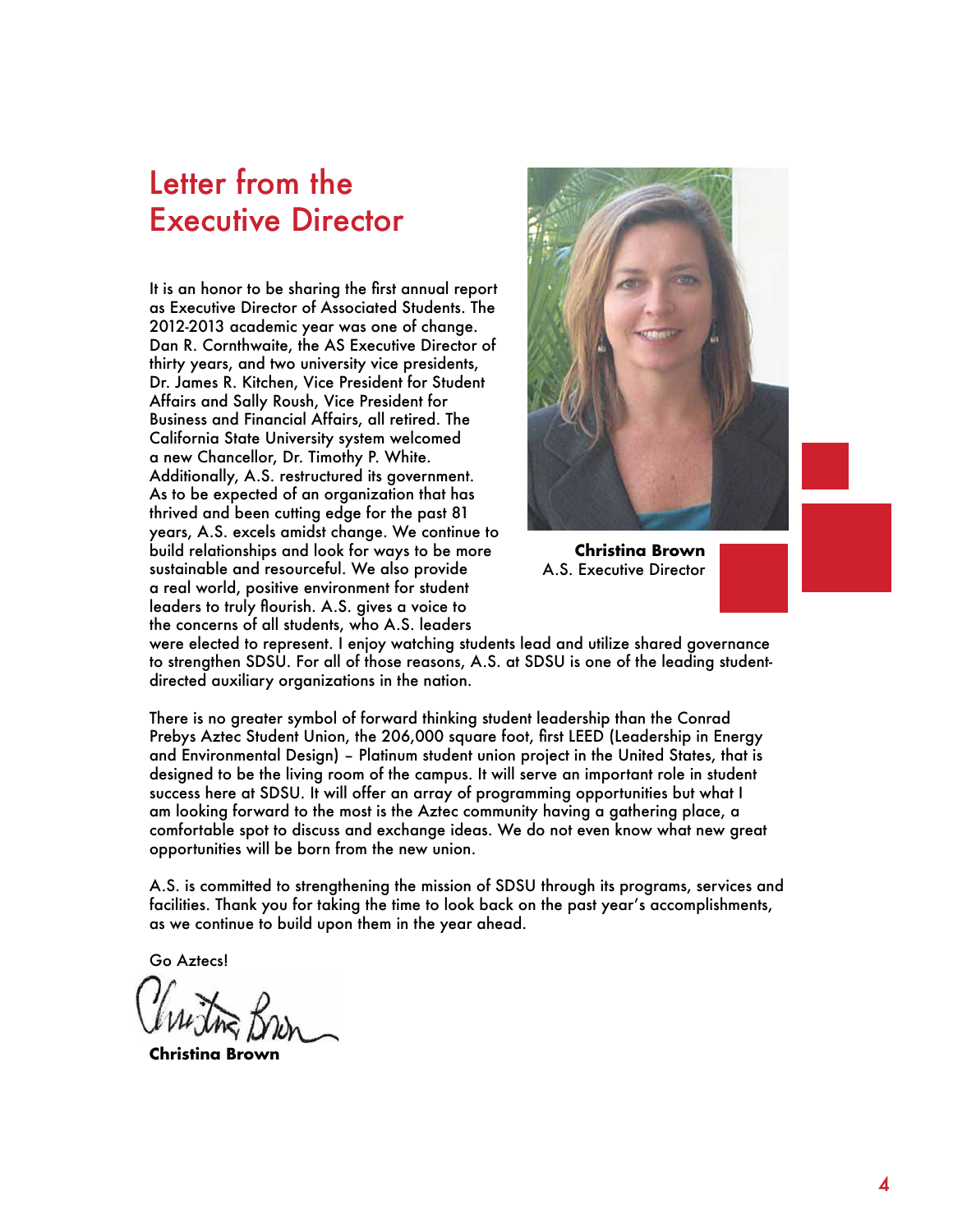# A.S. Executive Officers

### Josh Morse

#### A.S. PRESIDENT

Josh is a fourth-year student at SDSU, studying finance with a minor in political science. Born and raised in San Diego, Josh is an avid competitive surfer, musician and art lover. After graduating, he plans on attending law school and earning a master's degree in public policy.



### Becca Cohen

A.S. Executive Vice President

(from left) Morgan Chan, Mariah Kelly, Josh Morse, Becca Cohen, Javier Gomez

Becca is a hospitality and tourism

management major with an emphasis in meetings and events. Originally from Mission Viejo, Calif., Becca loves to travel, go to the beach and spend quality time with her friends.

### Javier Gomez

#### A.S. Vice President of External Relations

Javier is a political science major with minors in anthropology and TV, film and new media studies. Hailing from Santa Barbara, Calif., Javier enjoys spending time at the beach, being with his family and traveling.

### Mariah Kelly

#### A.S. Vice President of Financial Affairs

Mariah is a fourth-year business management major with an emphasis in entrepreneurship and a minor in English. Born and raised in Compton, Calif., Mariah enjoys dancing and attending Aztec sporting events.

### Morgan Chan

#### A.S. Vice President of University Affairs

Morgan is a senior double majoring in integrated marketing communications and sustainability. From La Cañada, Calif., Morgan loves French culture, spontaneous adventures, trying new restaurants and being with her family and friends.

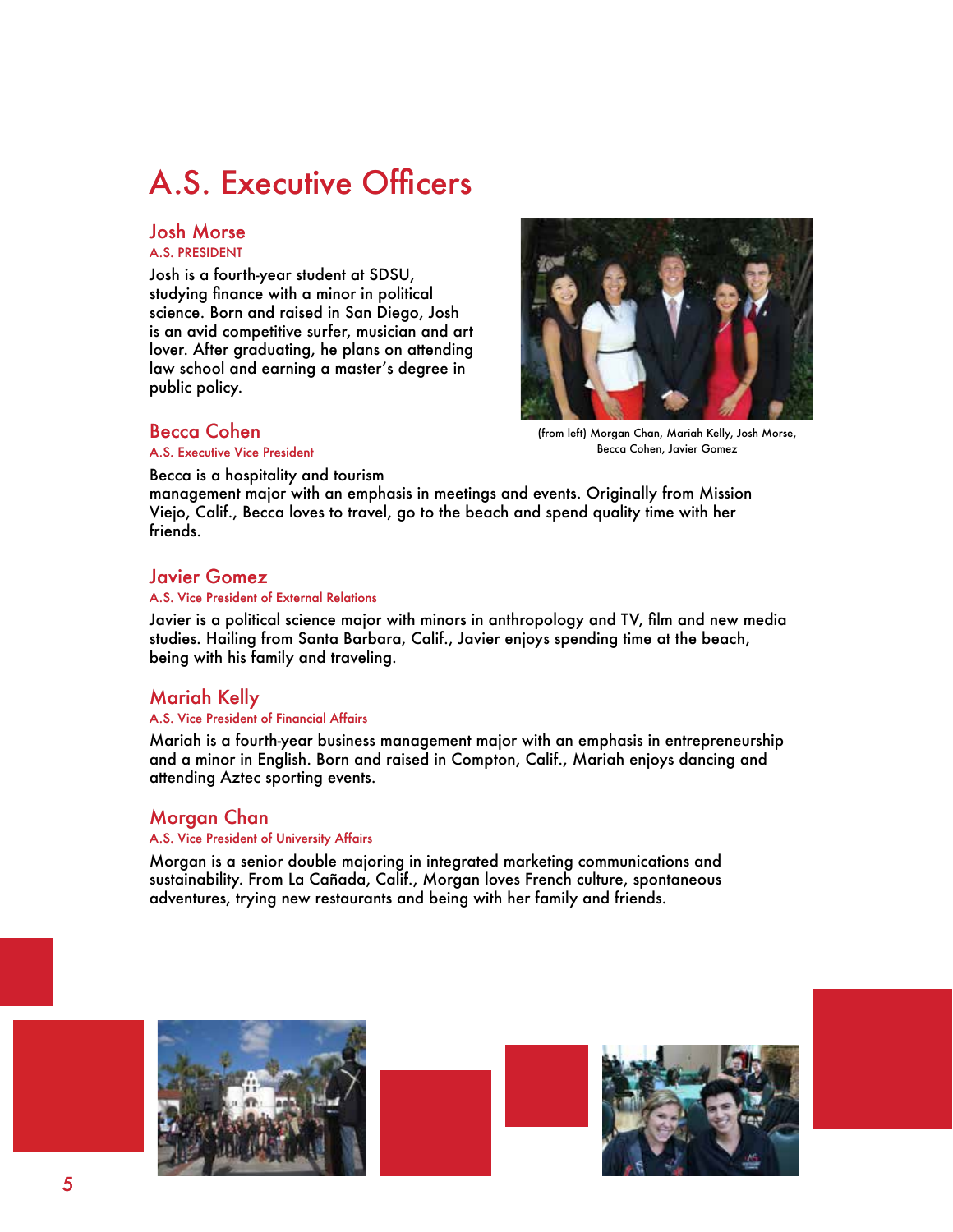# A.S. Government Affairs

During the 2012-13 academic year, A.S. finalized its new government structure, with A.S. elections serving as the first step towards implementation. Under its former structure, five elected executive positions lead the A.S. Council, a board of directors with 40-plus appointed members. In comparison, the new structure includes 35 elected positions and 21 appointed positions. The new structure allows more students to participate in A.S. Government Affairs, in addition to streamlining the organization.

In implementing its new government structure, A.S. Government Affairs experienced a record-breaking student voter turnout for the spring 2013 A.S. election. Sixty-four candidates ran for 35 positions and more than 18 percent of the student body voted, and hundreds of SDSU students attended the election night results announcement.

In the new structure, the A.S. Board of Directors includes five elected executive officers, six appointed student-at-large representatives and two designees appointed by the SDSU president and the vice president of Student Affairs. The board, which functions similarly to the board of directors of any nonprofit corporation, is chaired by the A.S. president and the A.S. executive director serves as a non-voting member.

The new structure also includes a Campus Life Council and a University Council. The Campus Life Council focuses on programming and services related to student life and the University Council focuses on academic-related issues and resolutions. There is also a Judicial Affairs Council, comprised of an appointed chief justice and six appointed justices, and focuses on appointments, elections and awards.

Each A.S. board, committee or council is advised by an A.S. and an SDSU full-time staff member. Co-advisors work together to create learning objectives, engage students to enhance academic success from retention to graduate rates, and to develop the whole person.



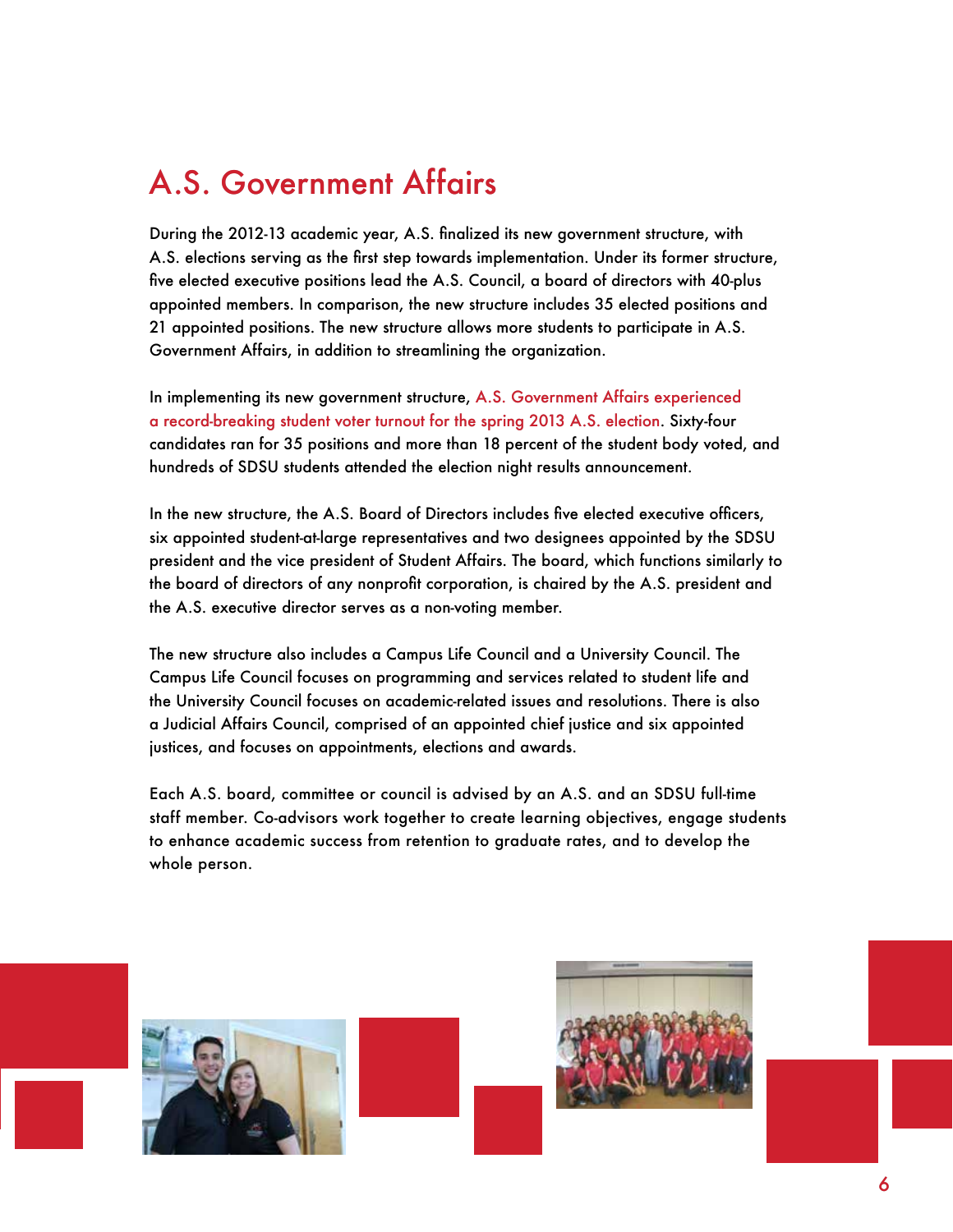# A.S. Council 2013-14

#### **A.S. BOARD OF DIRECTORS**

PRESIDENT/CEO Josh Morse

EXECUTIVE VICE PRESIDENT/COO Becca Cohen

VICE PRESIDENT OF EXTERNAL RELATIONS/CCO Javier Gomez

VICE PRESIDENT OF FINANCIAL AFFAIRS/CFO Mariah Kelly

VICE PRESIDENT OF UNIVERSITY AFFAIRS/CAO Morgan Chan

STUDENT-AT-LARGE Jonathan Cole Joshua Garman Kevin Hancock Chad Karczewski Washington Navarrete Jessika Seekatz

UNIVERSITY PRESIDENT DESIGNEE Eric Rivera

VICE PRESIDENT OF BUSINESS & FINANCIAL AFFAIRS DESIGNEE Nancy Demich

MARKETING & COMMUNICATIONS COMMITTEE **COORDINATORS** Bree Lutjens Robby Rosenthal

#### **A.S. CAMPUS LIFE COUNCIL**

AZTEC STUDENT UNION BOARD REP Ezinne Ofoegbu

COMMUNITY SERVICE COMMISSION REP Jacqueline Karczewski

RECREATION AND WELLNESS COMMISSION REP Cassie Zimmerman

SUSTAINABILITY COMMISSION REP Megan Goodman

STUDENT DIVERSITY COMMISSION REP Gabrielle Gray

STUDENT SUPPORT COMMISSION REP Alyssa Carbajal

CAMPUS COMMUNITY COMMISSION REP Hassan Abdinur

STUDENT-AT-LARGE CAMPUS REP Grace Diaz Gabriela Leverette

AZTEC STUDENT UNION BOARD COMMISSIONER Dara Majdi

COMMUNITY SERVICE COMMISSIONER Kelsey Schroeder

RECREATION AND WELLNESS COMMISSIONER Tyler Aguilar

SUSTAINABILITY COMMISSIONER Jordan Wells

STUDENT DIVERSITY COMMISSIONER Michelle Ong

STUDENT SUPPORT COMMISSIONER Corey Polant

CAMPUS COMMUNITY COMMISSIONER Tianna Williams

UNIVERSITY PRESIDENT DESIGNEE Dr. Timothy Quinnan

#### **A.S. JUDICIAL AFFAIRS COUNCIL**

CHIEF JUSTICE Sean Guardian

JUSTICES Kiana Caton Maneet Deol Tyler French Alexandria Johnstone Abby Kim Dillon McLean

ELECTIONS COORDINATOR Jennifer Reyes

#### **A.S. UNIVERSITY COUNCIL**

COLLEGE OF ARTS & LETTERS REPS Stav Geffner Cindy Lopez Helena McAllister

COLLEGE OF BUSINESS REPS Jordan Harrison Jack Losey Sean Zaher

COLLEGE OF EDUCATION REPS Lindsey Schaefer

COLLEGE OF ENGINEERING REPS Onochie Ani Alex Ben

COLLEGE OF HEALTH & HUMAN SERVICES REPS Marya Edgar Tasnim El Mezain Kristina Morales

COLLEGE OF PROFESSIONAL STUDIES & FINE ARTS REPS Raquel Martin Blaire Ward Katie Willis

COLLEGE OF SCIENCES REPS Joshua Beverly Michelle Mitchell Cameron Wilmore Alicia Zamudio Montes de Oca

UNDECLARED/UNCLASSIFIED STUDIES REPS Jake Garelick

GRADUATE STUDENT ASSOCIATION REPS Raj Mohanty

UNIVERSITY SENATE DESIGNEE Dr. Ghada Osman

UNIVERSITY PRESIDENT DESIGNEE Dr. Timothy Quinnan

EXECUTIVE DIRECTOR Christina Brown

GOVERNMENT EXECUTIVE AFFAIRS AND PROGRAMS ADMINISTRATOR Jennifer Esquivel Parker

CHIEF OF STAFF Nick Serrano

GOVERNMENT SECRETARY Clarice Mendoza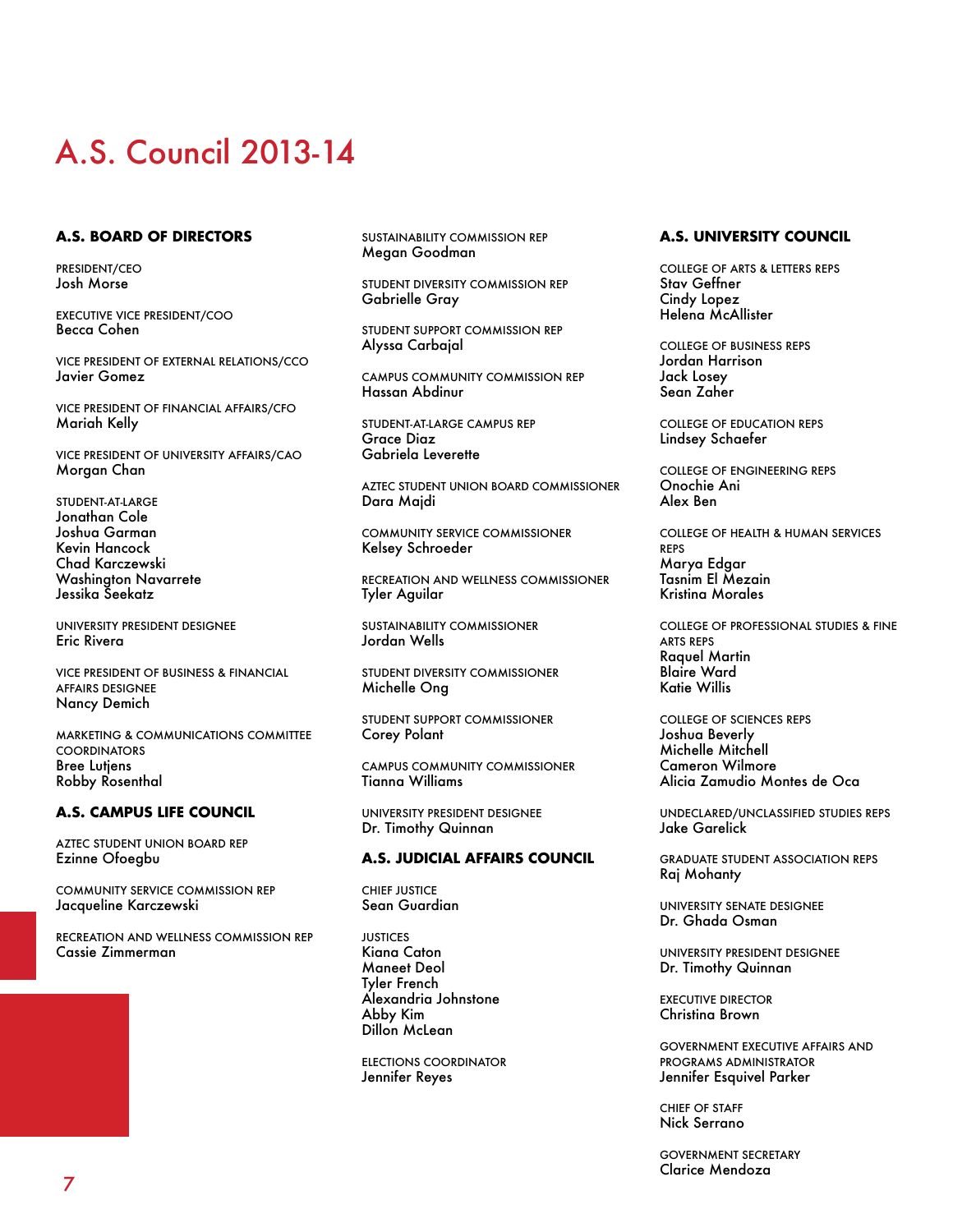# Our Organization

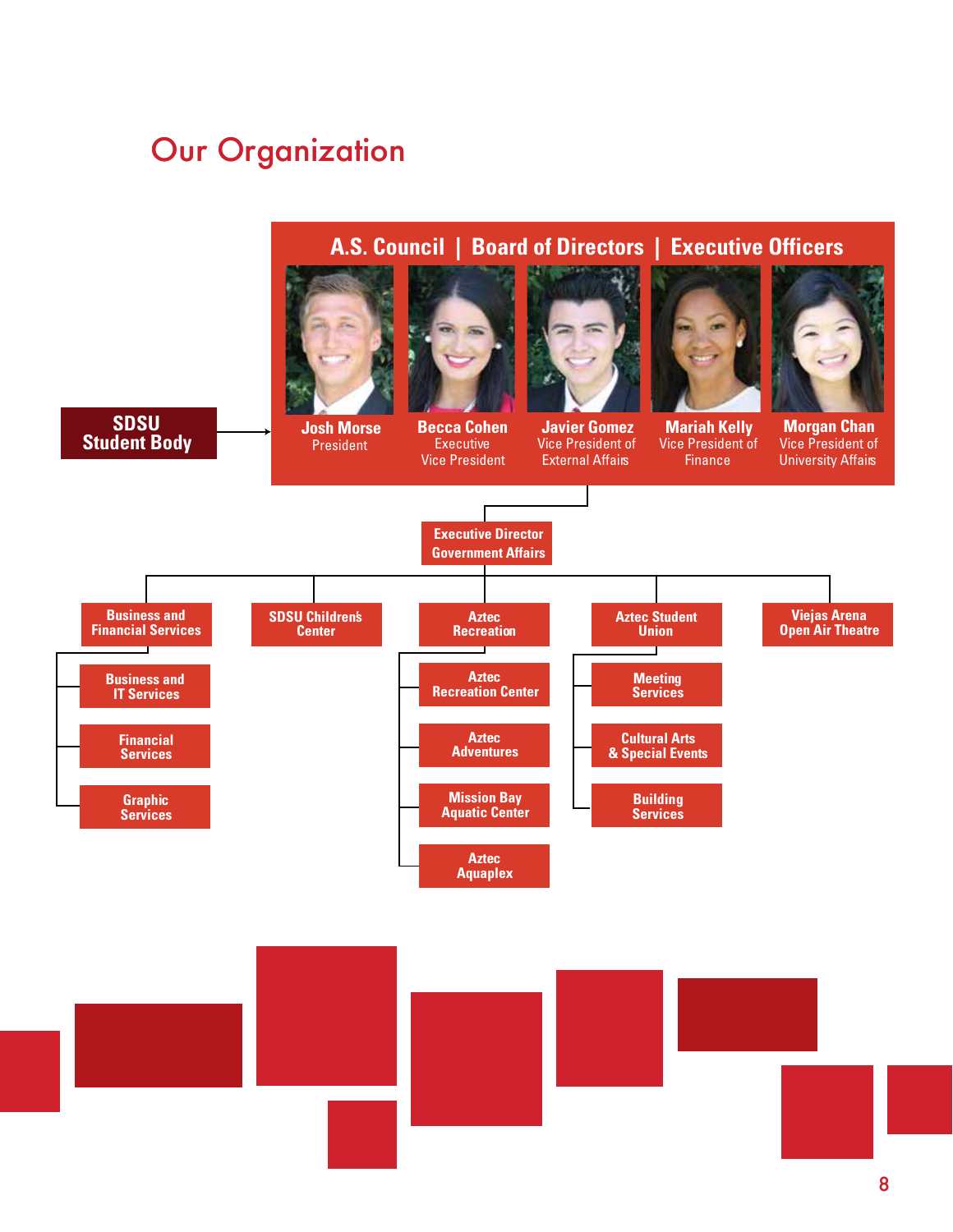# A.S. Programs and Services

As a nonprofit auxiliary of SDSU, A.S. of SDSU provides a variety of programs and services to the students and the San Diego community, including:

- Viejas Arena and Open Air Theatre are two premier event and concert venues on the SDSU campus.
- Aztec Recreation encompasses the Aztec Recreation Center fitness facility; Aztec Aquaplex swim and tennis complex; Aztec Adventures, an outdoor program; ARC Express, a satellite fitness facility opening in spring 2014; Aztec Lanes, a bowling and games center debuting in spring 2014, and the Mission Bay Aquatic Center, one of the world's largest waterfront instructional facilities.
- Aztec Student Union includes Union Program s & Services, Aztec Student Union Board, A.S. Graphics and A.S. Marketing & Communications.
- SDSU Children's Center provides high-quality child care services to the community
- Business Services supervises financial services for A.S. programs and services, including providing banking and accounting services for SDSU student organizations from invoicing to reimbursement.
- Government Affairs participates in shared governance on campus and provides leadership opportunities for all students.

# Major Accomplishments

In support of the mission of SDSU, A.S. played a key role in the university's strategic planning process that took place during the 2012-13 academic year. Several student leaders throughout A.S. served on task forces that, along with the university community, identified three key areas of focus in its "Building on Excellence" report: student success, research and creative endeavors, and community and communication.

As stated in its mission, A.S. supports the mission of the university, including its strategic plan. To better highlight its contributions to the campus community, the annual report collects the accomplishments from the 2012-13 fiscal year into the themes prevalent in the "Building on Excellence" report.





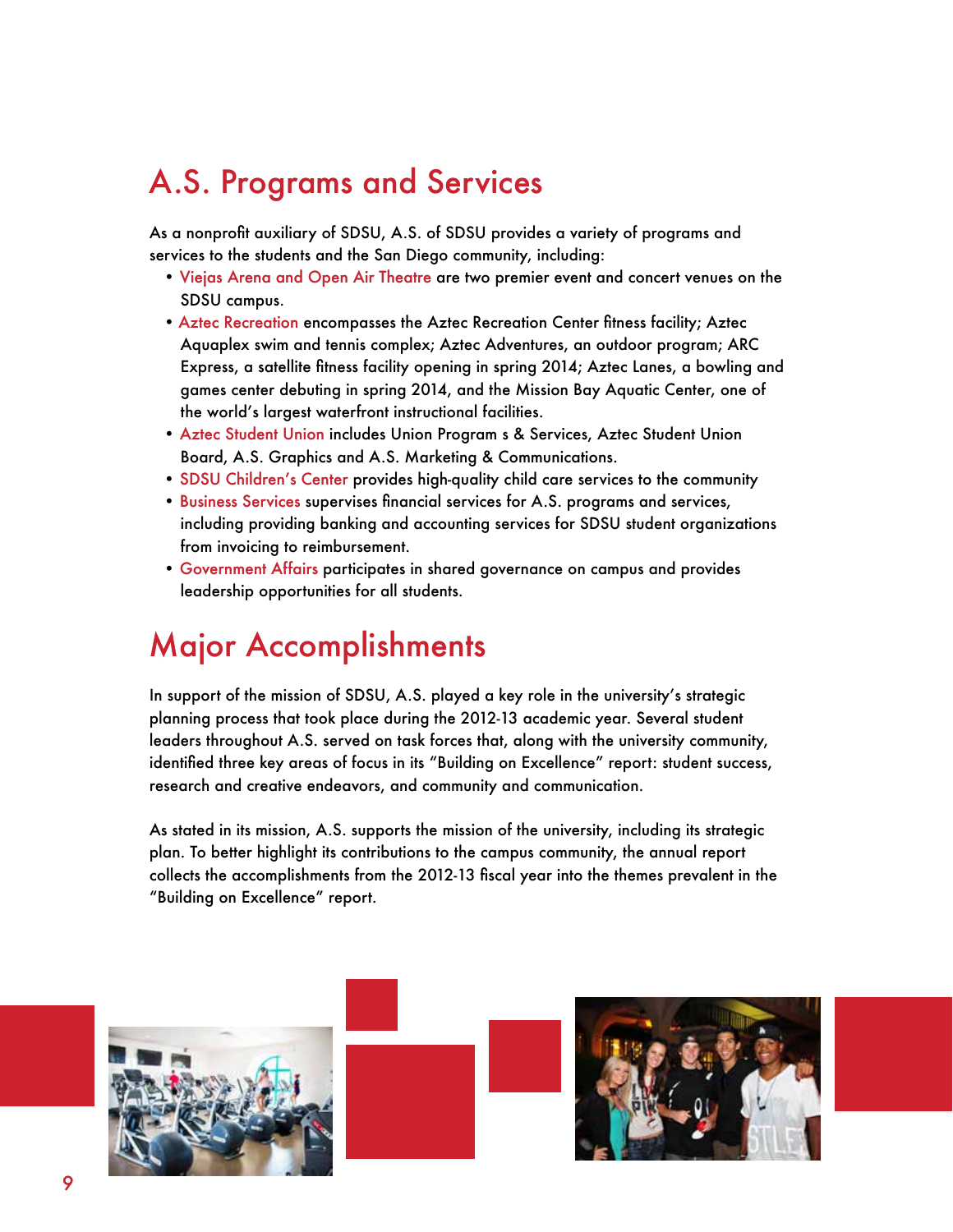# Student Success

As a student-directed, nonprofit corporation, A.S. works with the campus community to provide programs and services that enhance and support student success. Research shows that engaged students are successful students, from increased GPAs and retention rates to higher graduation rates. Highlights from the 2012-13 year include:

#### Aztec Recreation continued to contribute to student engagement and

success with 9,256 student members during the 2012-13 year. Physical activity gained through Aztec Recreation membership contributes to elevated moods, reduced stress, improved cognitive functioning and enhanced immune system. Research shows that social wellness is also improved by participation in group activities, from fitness classes to intramural sports, creating opportunities for socialization, building friendships and creating a sense of community.

### Aztec Recreation built upon its successful ongoing partnerships with San Diego State academic units. Mission Bay Aquatic Center classes affiliated with the School of Exercise and Nutritional Sciences witnessed record enrollment highs with 2,191 students enrolled throughout the 2012-13 academic year. Additionally, through successful partnerships with the School of Exercise and Nutritional Sciences, the L. Robert Payne School of Hospitality and Tourism Management, the Department of Geography and the Department of Psychology, half of Aztec Adventures outings program participation was directly linked with an academic unit.

Aztec Recreation sports clubs and team challenge collaborated to create and implement a leadership development series for sport club officers. Team leaders participated in monthly seminars that addressed club

development, leadership and communication, conflict resolution, sportsmanship and ethics, acknowledgement and transition of leadership.

Aztec Recreation sports clubs were increasingly successful in competing at the regional and national levels during the 2012-13 academic year. The surfing club won the National

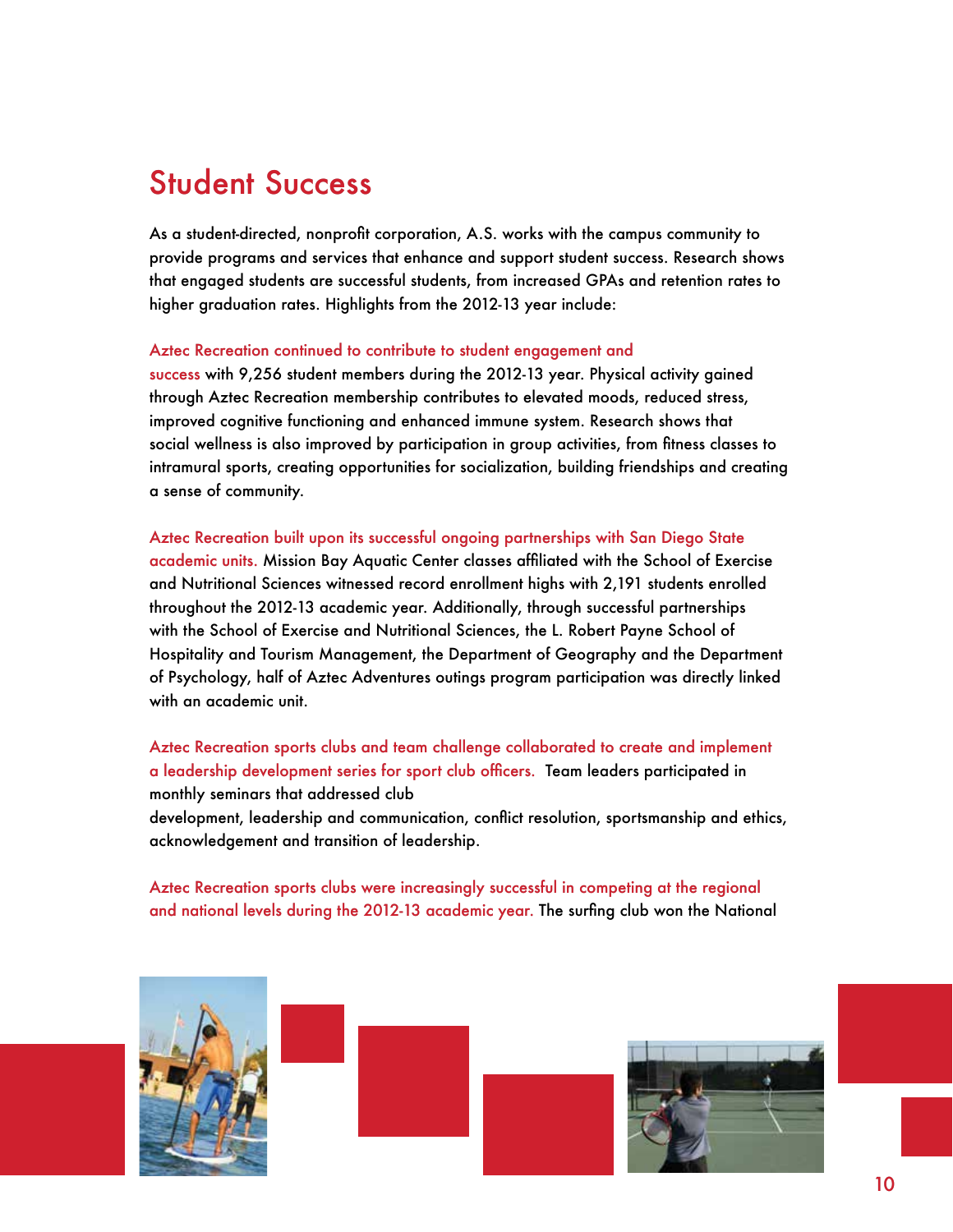Scholastic Surf Association 2013 national championship, the 10th national championship for an Aztec Recreation sport club program. Additionally, the men's soccer club won the open division of the 2012-13 National Intramural Recreational Sport Association national championships and the men's crew lightweight 8 won the West Coast Regional Championships. Overall, eight of the 18 club teams finished their seasons ranked within the top 25 of their respective national organizations.

The A.S. Campus Program Funding program distributed \$111,321 to 47 SDSU student organizations for 54 events, with 39 percent of the funds allocated to educational events and 38 percent to cultural events. The funding provided assures that organizations continue to engage students, which helps improve social wellness and student success. Examples of funded programs include high school conferences and guest speakers.

In partnership with the SDSU Office of Financial Aid and Scholarships, Associated Students distributed \$360,780 in study abroad scholarships to 373 students. With more than 350 study abroad programs in 50 countries, SDSU is committed to preparing students for an increasingly global future.

# Creative and Research Endeavors

As a student-directed corporation, A.S. manages several programs and services on the SDSU campus. As responsible stewards of student fees, A.S. relies on research to improve its programs and services, and is creative with its limited resources. As a partner with SDSU, A.S. also works with campus departments on projects of shared interest, including research activities and sustainability initiatives.

In 2012-13, the SDSU Children's Center began a new research project to follow the effects of dual-language teaching with children from 6 months of age through prekindergarten. Working with faculty from the Department of Child and Family Development and the Department of Cross Cultural Studies in the College of Education, the SDSU Children's





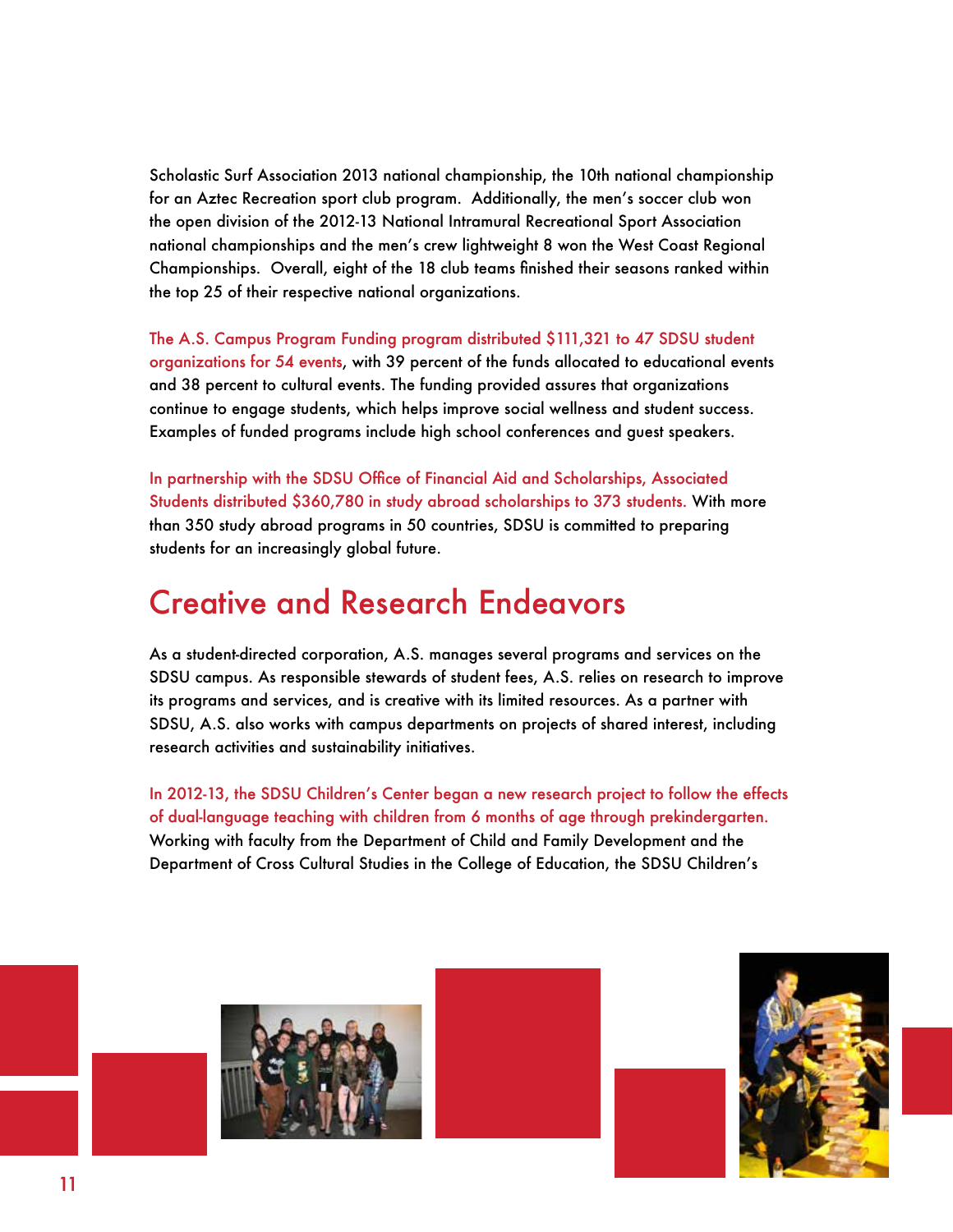Center teaching team presents daily curriculum and communication in English, Spanish and sign language. In the first year, teachers saw positive effects as children assimilate multiple languages in their first few months of life.

More than 14,000 hours of research was conducted last year as part of the ongoing relationship between the SDSU Department of Family and Child Development and the SDSU Children's Center, which serves as a laboratory for the department.

In 2012-13, the SDSU Children's Center expanded its efforts to increase children's knowledge of the natural world by offering opportunities for children to engage with nature on a daily basis. From enhancing existing gardens to expanding opportunities for outdoor play, the "Nature in Our Backyard" program has deepened center students' understanding and love of the planet and its natural resources, and how all people play a part in protecting those resources.

Associated Students completed a major lighting upgrade project in the seating bowl and throughout Viejas Arena. The project included installation of energy-efficient lighting fixtures and a control system, as well as motion detectors in key areas.

Aztec Recreation's Aztec Adventures program collaborated with the Department of Psychology in authoring a research article, "The Relative Influence of Mindful Meditation and Nature Exposure on Self-Nature Interconnectedness," that observed that self-nature interconnectedness, or how much one considers nature a part of their identity, was significantly higher for Aztec Adventures participants compared to other conditions.



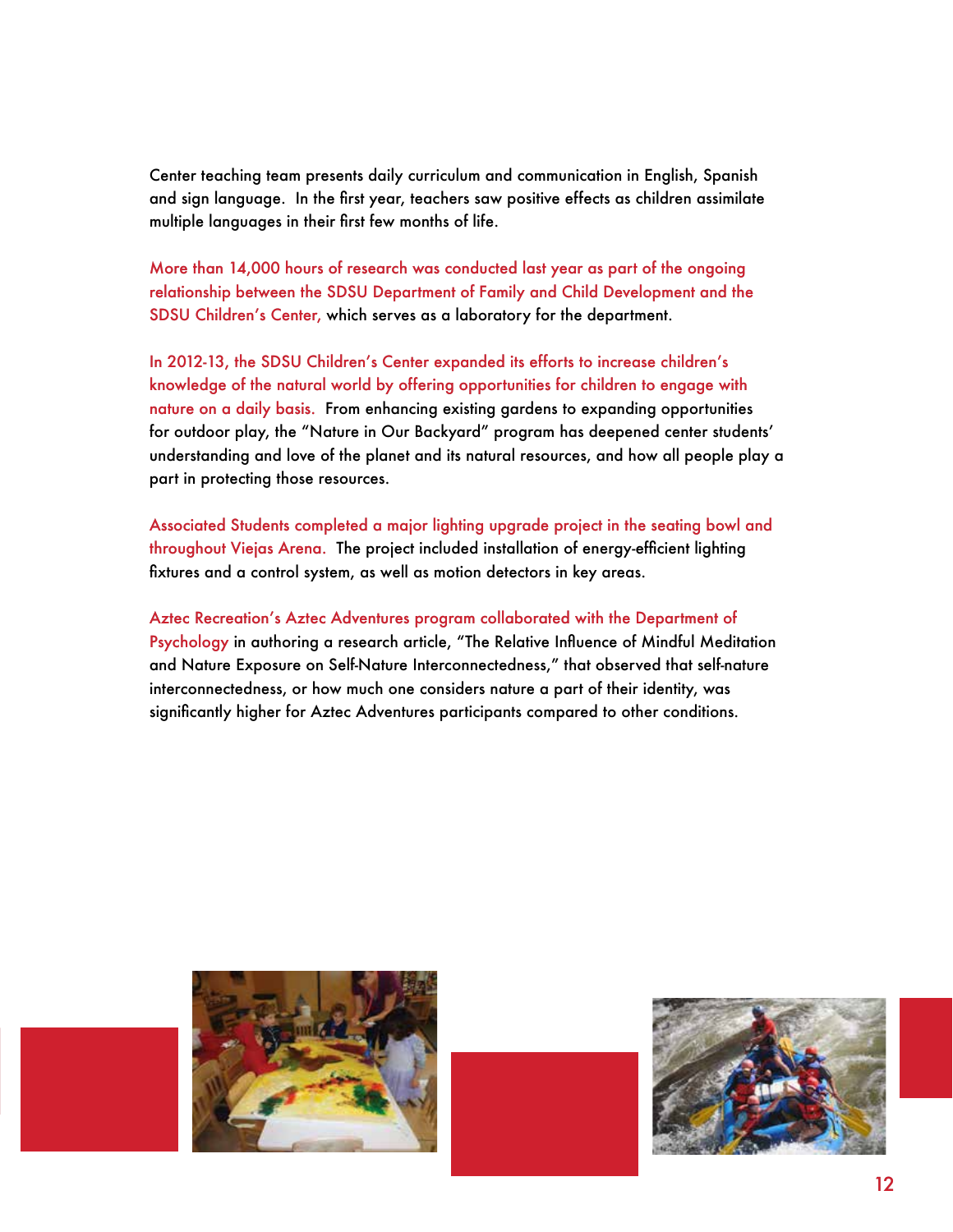## Community and Communication

A.S. provides a variety of programs and services to SDSU students that are also available to the San Diego community. As a responsible member of the College Area neighborhood, A.S. partners with its local community planning group to help strengthen local ties. A.S. also partners with other nonprofit organizations in San Diego on community service and other projects.

More than 450,000 guests attended 100-plus Viejas Arena and Open Air Theatre events. Events included 17 concerts, 17 sold-out SDSU men's basketball games, the California Interscholastic Federation (CIF) High School San Diego Section Basketball Tournament, four high school graduation ceremonies and 14 major campus events, including seven commencement ceremonies and two convocations.

Associated Students also enhanced the financial stability of its major entertainment venues by successfully negotiating a new contract with Live Nation for the promotion of concert events in both the Viejas Arena and Open Air Theatre. A.S. also implemented cost-saving programs and additional revenue generation through events that allowed the facilities to exceed budget expectations for the year.

While Aztec Student Union continued construction, Meeting Services continued to serve the SDSU community by providing meeting and event space for student organizations and campus departments with more than 110,000 people participating in events held in Aztec Mesa and Scripps Cottage. Meeting Services also continued to manage and operate the Student Organization Annex, which serves as temporary office space for several SDSU student organizations, and launched a virtual event management system designed to streamline the client reservation process.

Aztec Recreation's Aztec Aquaplex expanded its programming, with nearly 110,000 visitors to the facility during the 2012-13 year, averaging anywhere from 225 guests per day to a high of 475 guests per day in the summer. There was an increase of 450 participants in youth and adult swim lessons and other water-based fitness programming





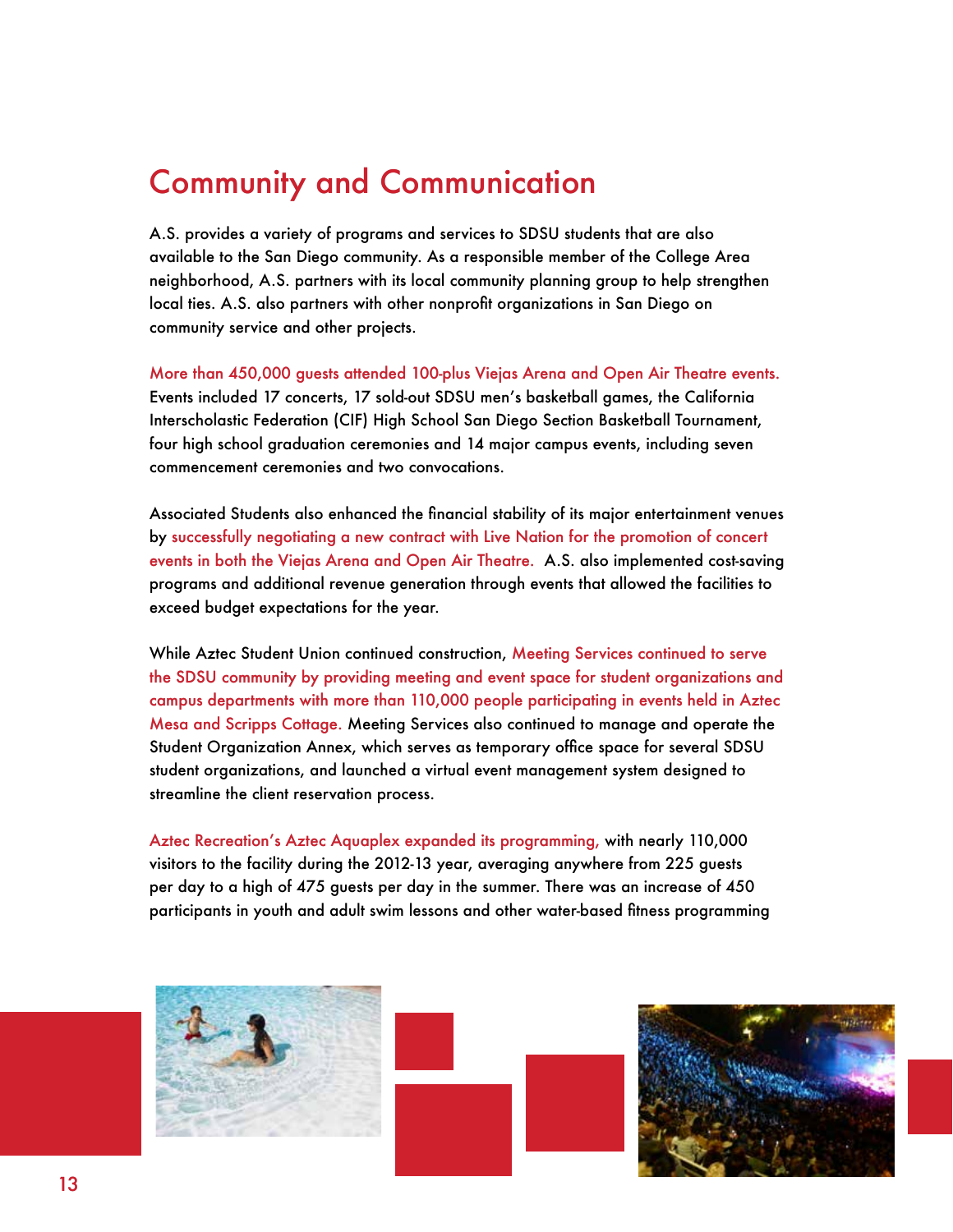as compared to the previous year, and 140 people took advantage of summer family memberships last year.

The SDSU Children's Center and SDSU partnered with the College Area Community Council to start the College Area Community Garden. Located adjacent to the center, it will offer small- and medium-sized plots for organic garden use by members of the College Area community. The first-of-its-kind project serves the needs of community and enhances the relationship between students and College Area neighbors.

The A.S. Cultural Arts and Special Events board continued a successful collaboration with various SDSU programs and departments, including the SDSU Homecoming Steering Committee, SDSU Athletics, the SDSU Alumni Association and Student Life & Leadership in the Division of Student Affairs.

Student leaders in A.S. Government Affairs led the annual Aztecs Rock Hunger campuswide food drive, donating 107,551 lbs. of food for the Jacobs & Cushman San Diego Food Bank. Part of the countywide Colleges Rock Hunger food drive competition sponsored by the Hard Rock Hotel San Diego, SDSU has won the competition each year since its inception in 2007 and doubled the amount of food collected every year since 2009.

Topping all previous records, A.S. Government Affairs registered 4,413 SDSU students to vote in local, state and federal elections in fall 2012. Those registered comprised nearly 14 percent of the student body and the number registered was the most of any California State University campus. A.S. Government Affairs registered students in conjunction with Rock the Vote, the California State Student Association and the California Public Interest Resource Group, or CalPIRG.

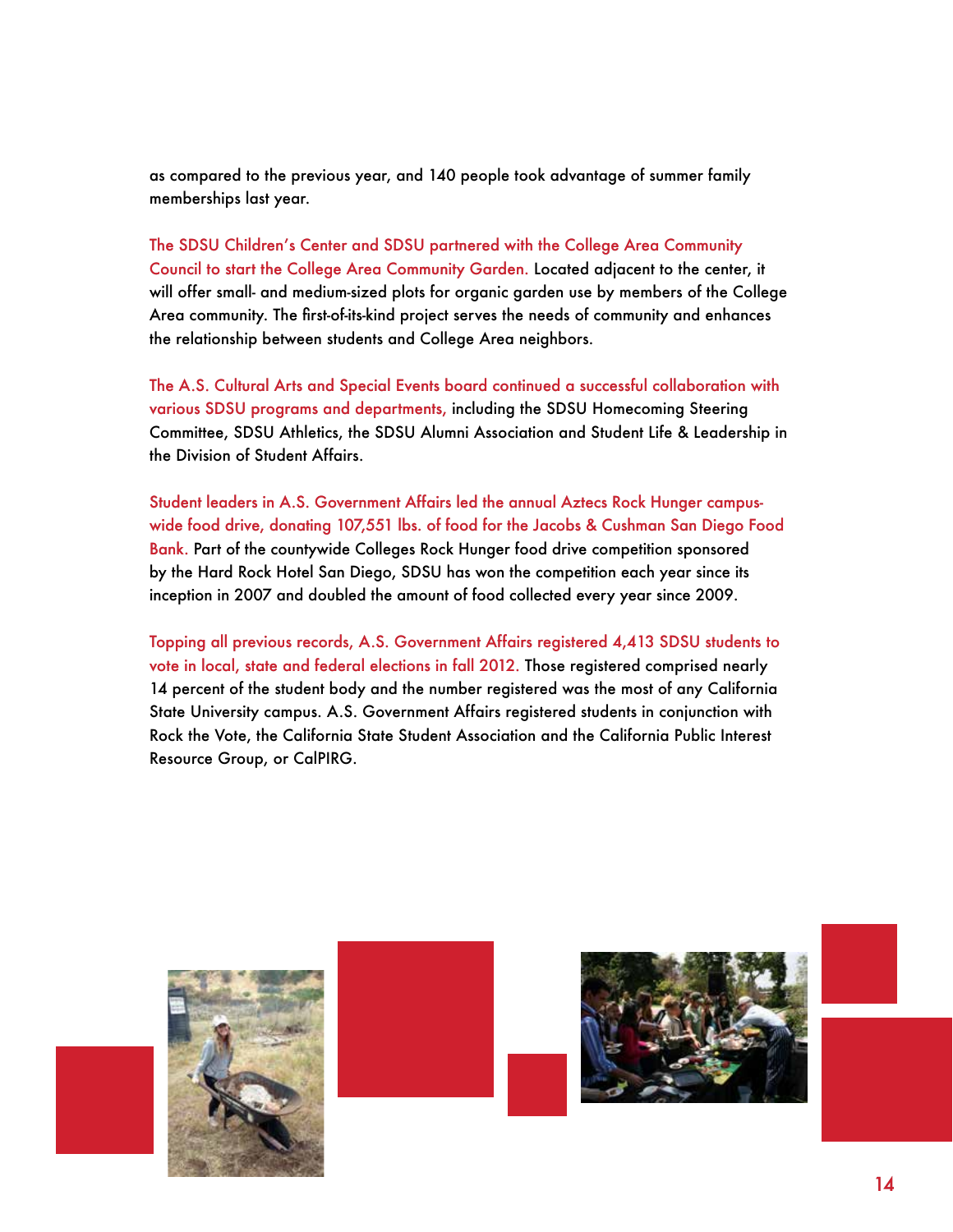# The New Aztec Student Union

Construction on Aztec Student Union will be completed in December 2013, with grand opening activities planned throughout the spring 2014 semester and a ribbon-cutting ceremony and community open house planned for March 7. Associated Students is working with campus partners to plan programming for the new facility that is twice as large as the former student union, Aztec Center. For updated grand opening information, please visit as.sdsu.edu/aztecunion.

Built entirely by a student-approved fee increases, the Union is designed as the first in the California State University system to be Leadership in Energy and Environmental Design Platinum-certified, the highest level of certification for green buildings by the U.S. Green Building Council. As the "campus living room," Aztec Student Union will be a gathering place that provides the services and conveniences that students and other members of the campus community need in their daily lives. As a hub for studying, socializing, eating and learning, Aztecs will enjoy many amenities in what is planned to be a state-of-the-art green building.

Aztec Student Union will also serve as a unifying force that honors each individual and values diversity. By providing opportunities for every student – from leadership to recreation to education and entertainment – the Union will help engage each student on campus. Research shows that these well-rounded students are more academically successful, with higher GPAs, retention rates and graduation rates than those who are less engaged.

Ultimately, the Aztec Student Union will foster a sense of community that cultivates enduring loyalty to San Diego State University.



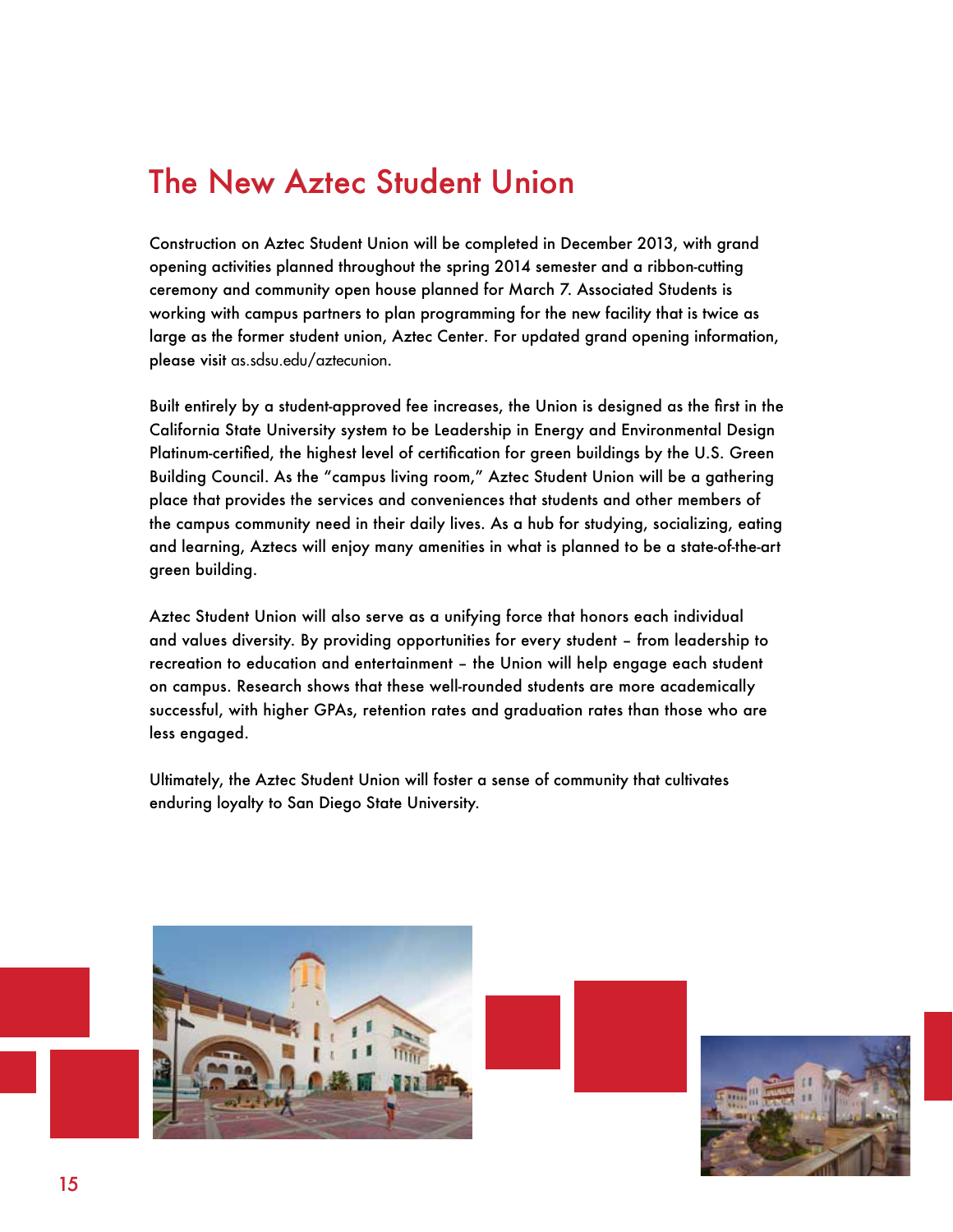# Financials

### **REVENUES**

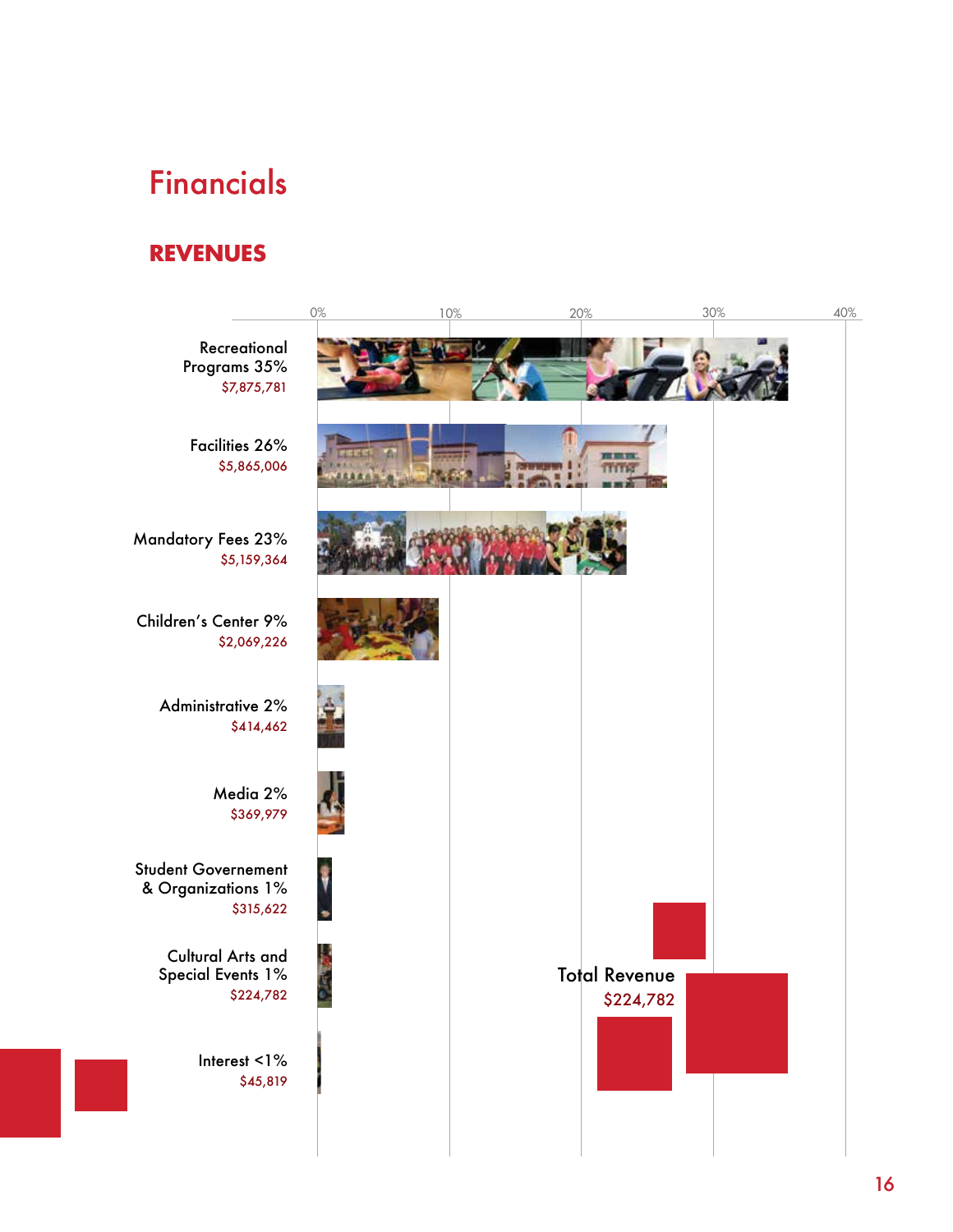### **EXPENSES**

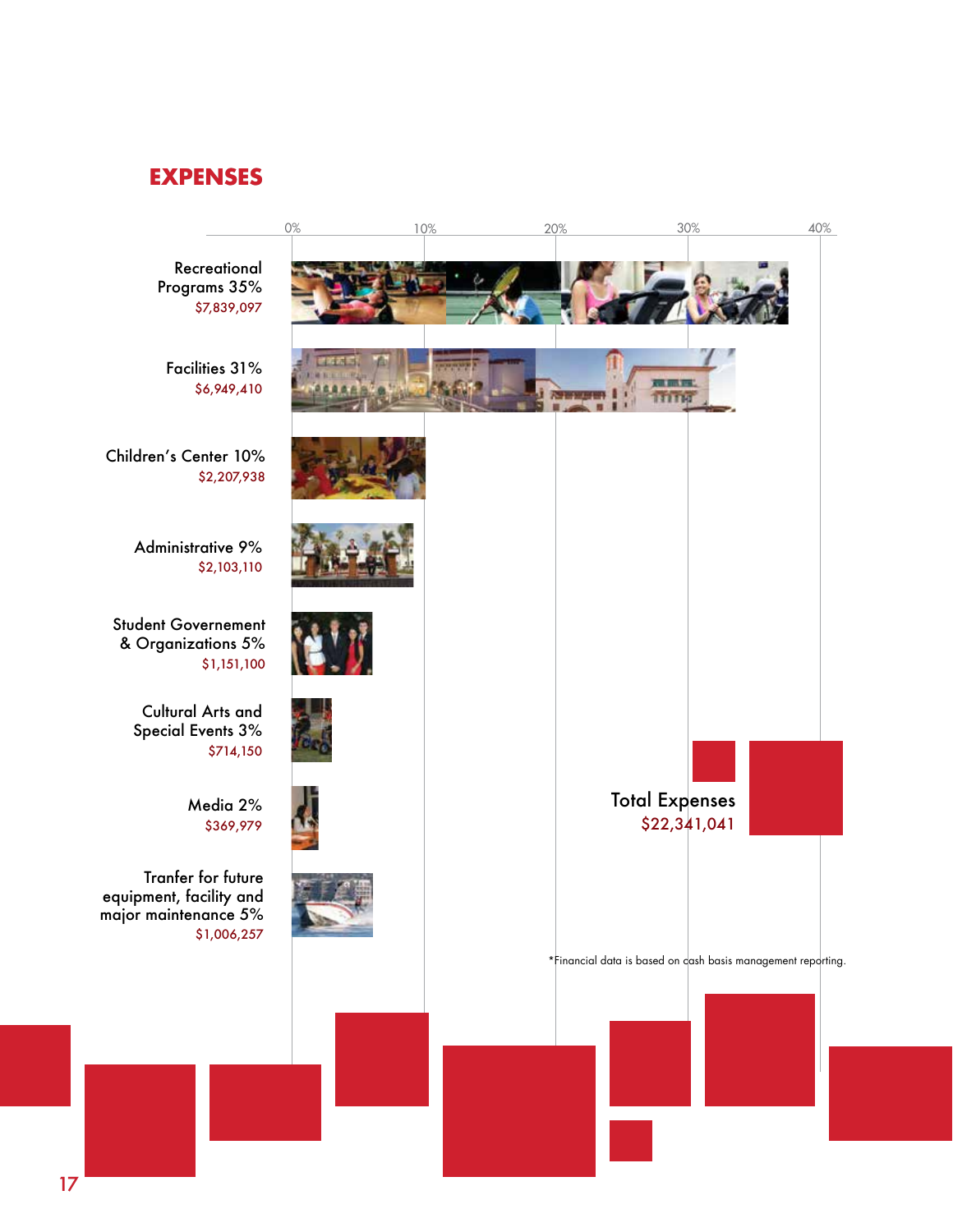### Contact A.S.

A.S. Business Services *as.sdsu.edu | 619-594-6487*

A.S. Government Affairs *as.sdsu.edu/govt | 619-594-6555*

Aztec Student Union *as.sdsu.edu/aztecunion | 619-594-5628*

Aztec Recreation *arc.sdsu.edu | 619-594-7529*

Mission Bay Aquatic Center *mbaquaticcenter.com | 858-488-1000*

SDSU Children's Center *childcare.sdsu.edu | 619-594-7941*

Viejas Arena and Open Air Theatre *viejasarena.com | 619-594-0234*